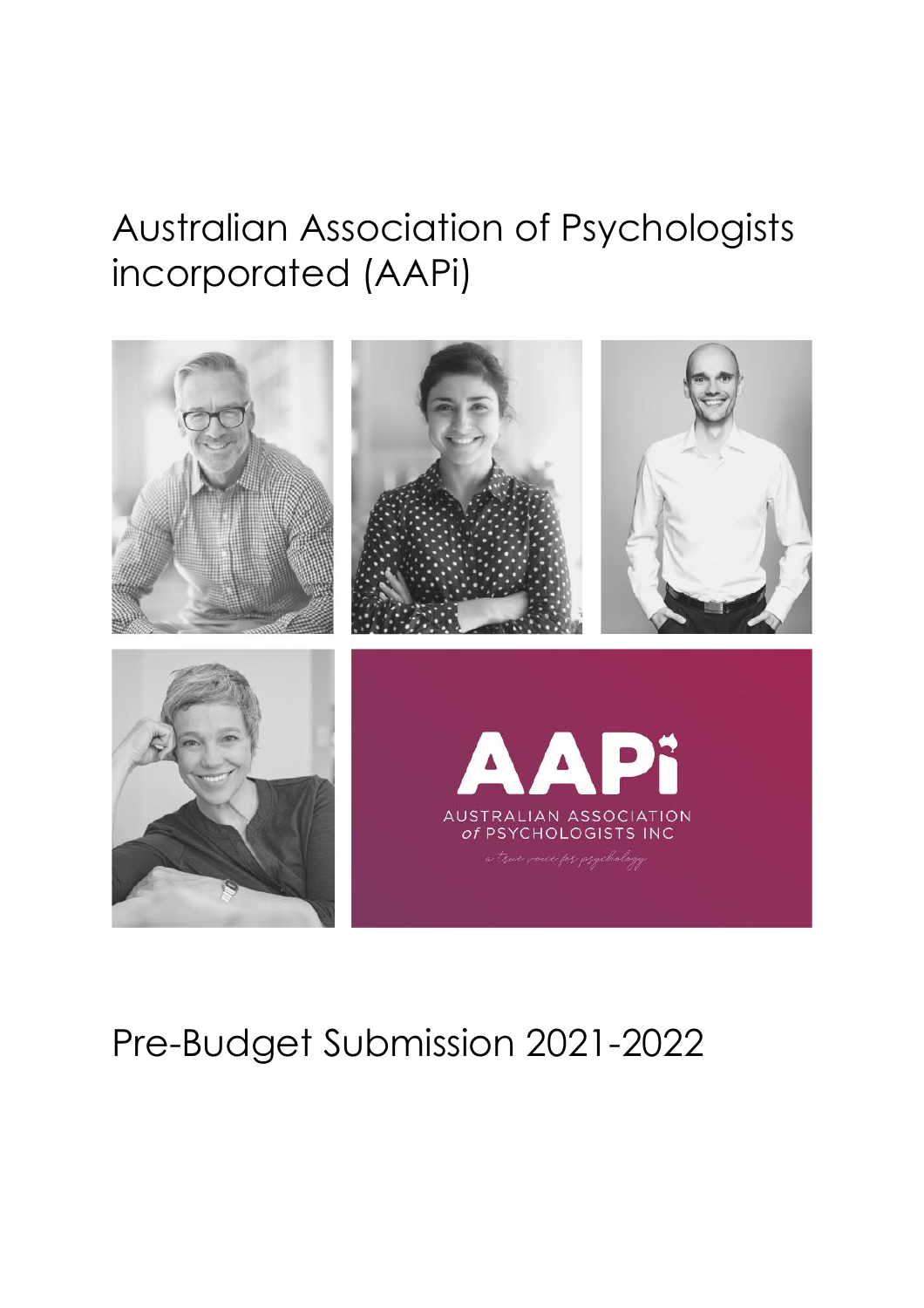

### Introduction

The Australian Association of Psychologists incorporated (AAPi) thanks the Federal Government for the opportunity to provide information and recommendations for the 2021-22 Federal Government Budget.

As we are starting to see what we expect will be a huge spike in mental health challenges ranging from presenteeism through to self-harm, it is essential that priority is given to making highly skilled mental health professionals accessible to Australians.

We have already seen a growing trend in anxiety, and indicators of PTSD and depression. Australia needs to start flattening the mental health curve urgently. We simply cannot afford another national crisis and the long-term, far reaching effects on our health, economy, society, and education.

AAPi represents psychologists traversing a wide range of areas of practice around the country who are on the front line of dealing with the increasingly fragile mental health of Australians.

Using these insights, we would urge the federal government to strongly consider our recommendations to address a developing national mental health crisis.

Sincerely,

Tegan Carrison

**Tegan Carrison** Executive Director Australian Association of Psychologists Inc

Phone Email admin@aapi.org.au Website www.aapi.org.au Postal Address PO Box 107 North Melbourne, Vic 3015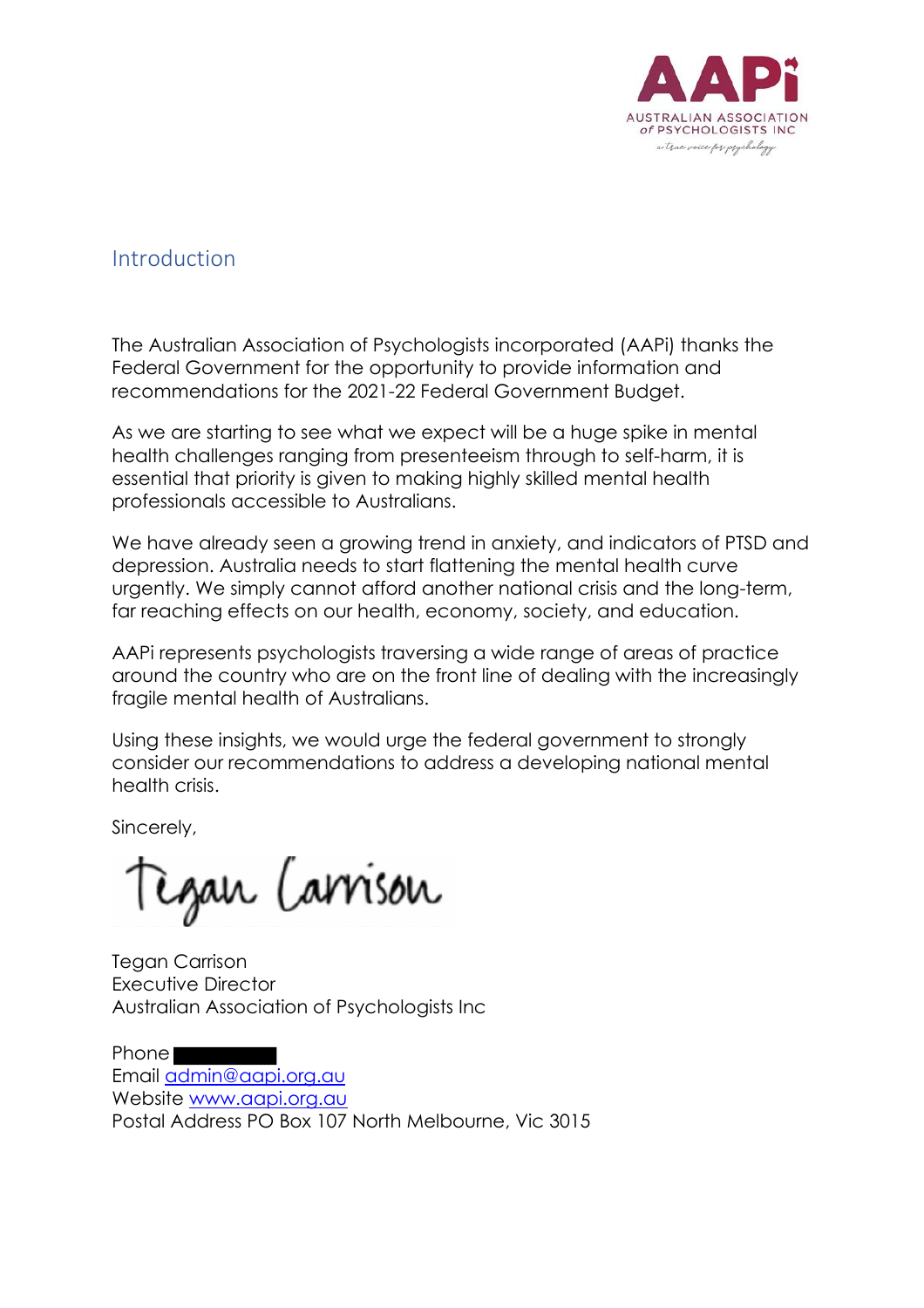

## About AAPi

The AAPi is the leading not-for-profit peak body representing all psychologists Australia-wide. Our members include psychologists from all areas of endorsement as well as those who have chosen not to pursue endorsement, from graduates through to university lecturers and leaders in their field.

A group of passionate psychologists formed our organisation in 2010 to:

- Represent a united voice for psychologists to government and funding bodies
- Promote the recognition, professionalism, skills, and expertise of psychologists
- Improve access and equity to psychological services in Australia by removing barriers to effective treatment
- Advocate for the removal of the two-tier funding system and reinstate one Medicare rebate for the clients of all psychologists
- Uphold the value of all psychological expertise and pathways to registration
- Serve the professional needs of all psychologists by providing members with quality professional development opportunities, expert support, and guidance

By advocating for equality for psychologists, the AAPi is also fighting for equitable access to mental health services for all Australians.

AAPi represents the interests and integrity of all psychologists regardless of endorsement status, with members in all States and Territories of Australia.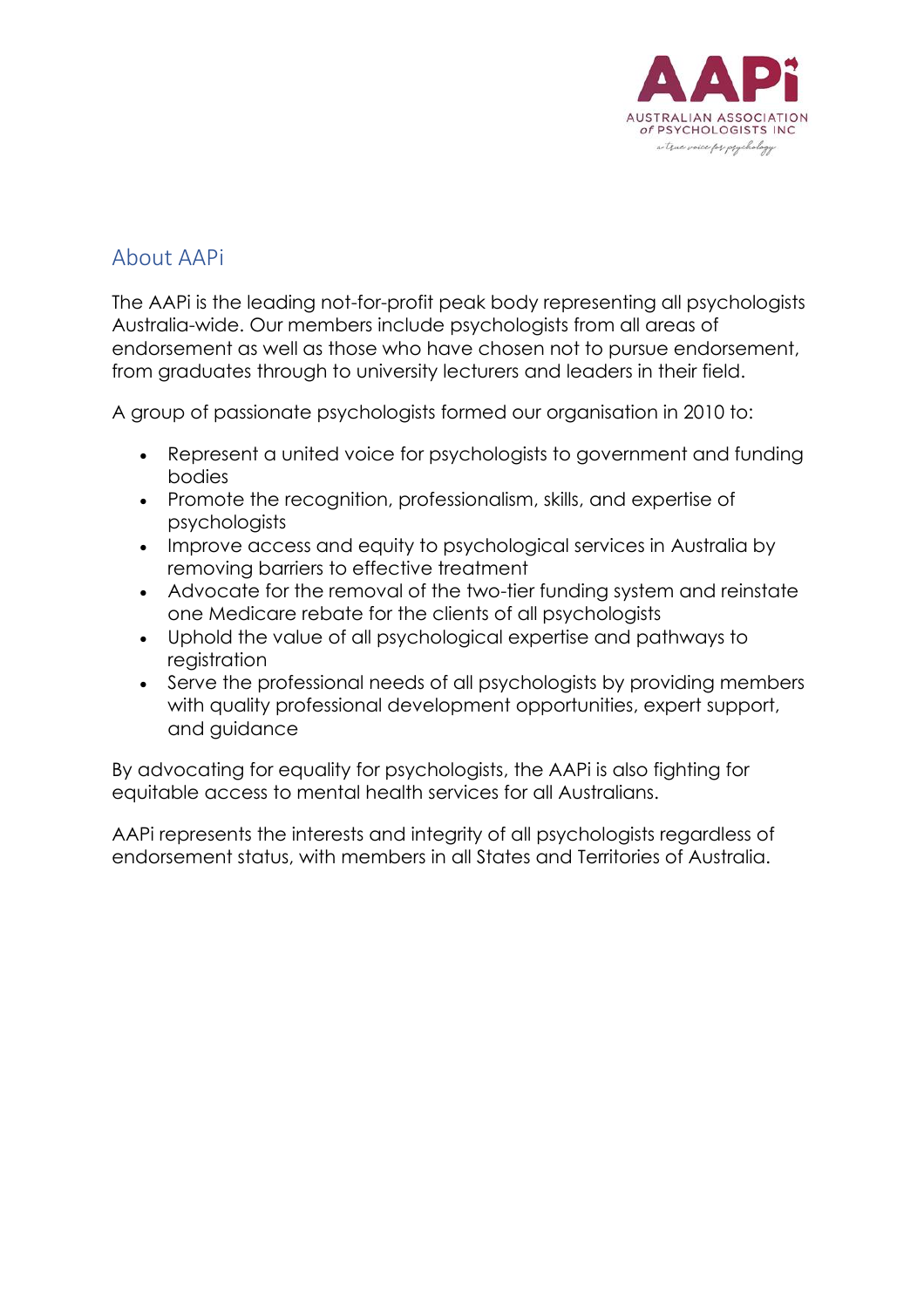

## Summary of Recommendations

The skills needed to support Australians in their mental health already exist. They simply need to be made more accessible and for the already available help to be accessed more readily. In fact, qualified professionals are ready to assist patients, but are not being used to their fullest extent.

We recommend eight initiatives that will quickly address this, in a costeffective and powerful way:

- 1. One-tier Medicare rebate for the clients of all registered psychologists in Australia.
- 2. Raise the Medicare rebate to \$150 per session to allow for greater access, to facilitate more bulk billing, and to enable appropriate treatment rather than an inadequate psychological health care response.
- 3. Telehealth to be a permanent option for Medicare consumers
- 4. Implementing the Productivity Commission recommendation for up to 40 rebated sessions per annum.
- 5. Simplify the process of access to a psychologist. This includes simplifying referrals to registered psychologists, and that of review letters back to referrers, and upgrading the MBS to reduce the burden on psychologists by implementing standardised MHCP forms and referral letters.
	- AAPi is requesting funding to work with the GP Associations to develop standardised referral letters and plan templates
- 6. Broaden MBS rebatable sessions to psychologists to incorporate:
	- vital prevention and early intervention strategies in addition to responding to mental illness. AAPi also seeks to have funding for screenings for early intervention.
	- preventative impacts resulting from psychological interventions for couples counselling and family therapy
	- Re-instatement of self-referral processes integral for client's sense of autonomy, important for psychological recovery, to increase access to psychological services. In this model, the psychologist is once again, as had been in earlier times, relied upon to liaise and communicate with the client's treating medical practitioner/s as appropriate and as per the privacy and informed consent legislations.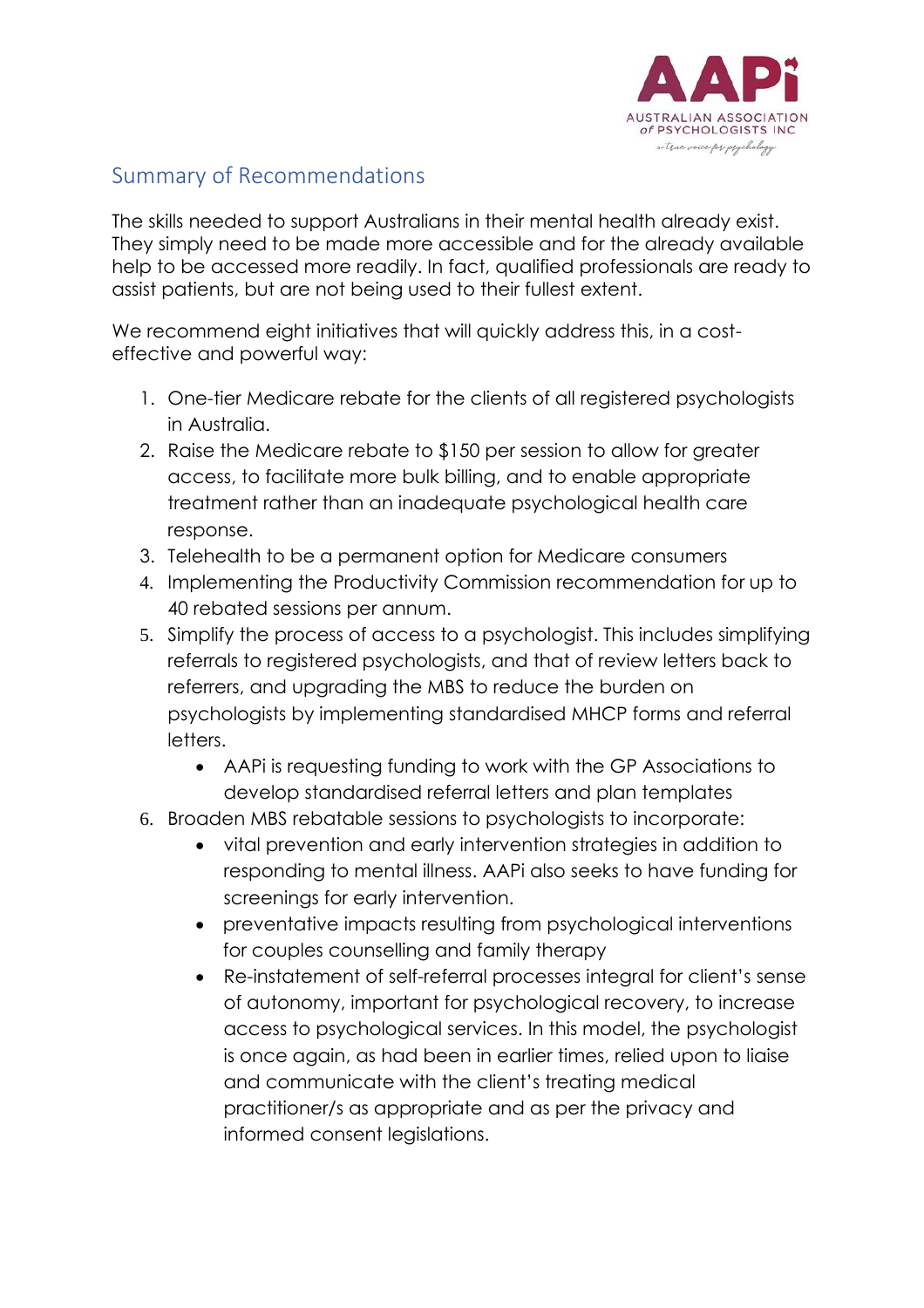

- 7. Fund a dedicated preventative/early intervention psychology workforce
- 8. Establish a 'Provisional Psychologist' Medicare rebate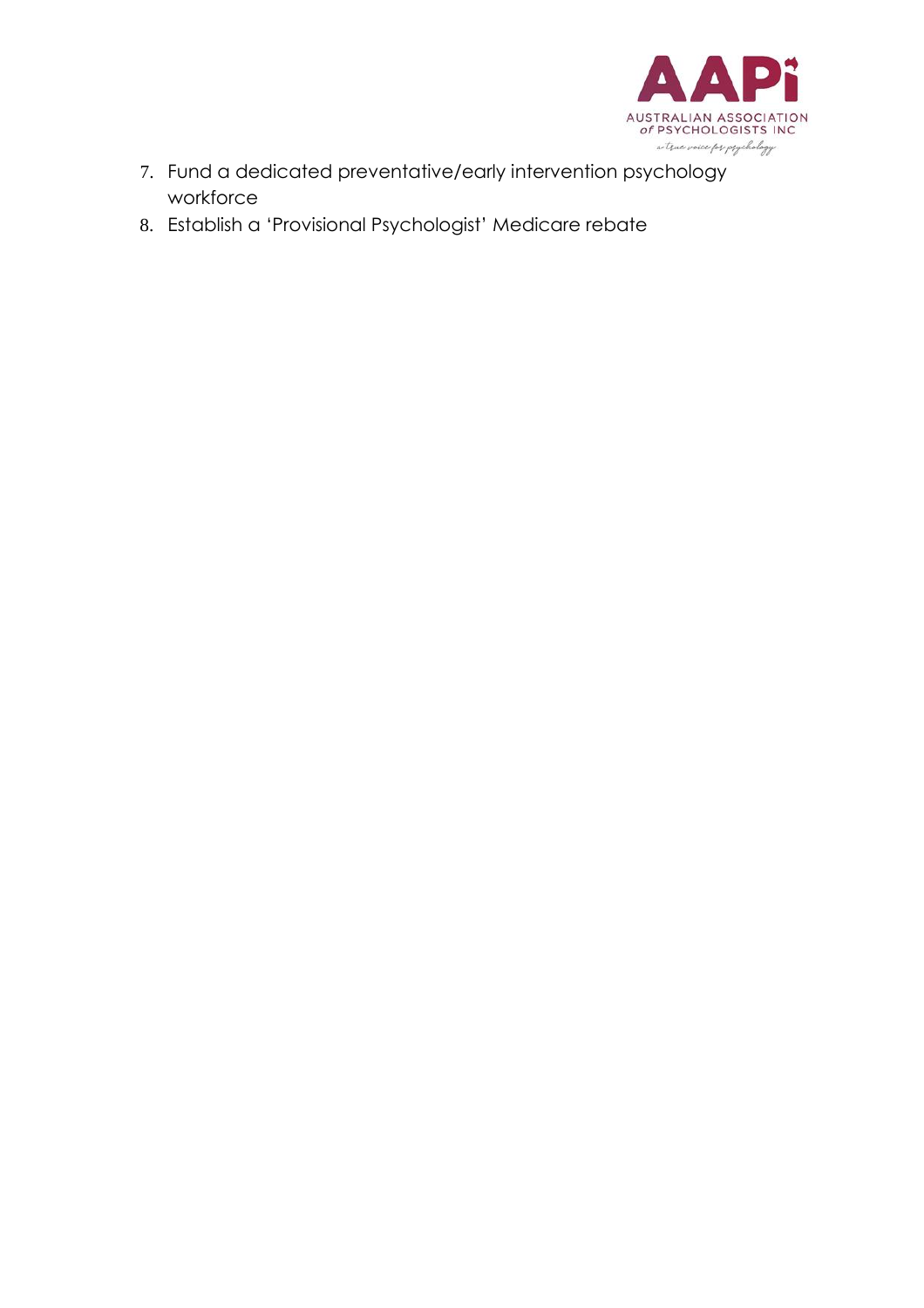

# 1. One-tier Medicare rebate for the clients of all registered psychologists in Australia

The Medicare system currently puts psychologists into two different categories that see them on two different rebate amounts for patients.

The current two-tier Medicare system is fundamentally flawed and needs to be immediately discontinued. Predicated on false assumptions and lack of any supporting evidence, AAPi seeks for this government to implement a one-tier system to improve access to vital mental health services.

AAPi is concerned that the inequity of the two-tier system has led to misinformation about the skills of all psychologists and restrictive access for the public to psychological services. Some examples of where this occurs are in Government businesses such as Centrelink, Department of Veteran Affairs, the public sector including hospitals and health services and private health funds.

Especially at a time when Australians need access to skilled psychologists, improving access is very literally, critical.

#### One profession yet two rebate levels

In 2006 the Australian Government implemented health reforms that saw psychological services included in Australia's Medicare system under the Better Access Scheme. The Medicare items for psychologists under Better Access were drafted into two categories: clinical psychology services and general psychology services. This became the two-tiered model that provides higher rebates for clinical psychologist's clients (\$128.40 for a 50-minute session) and a lower rebate for the clients of all other registered psychologists (\$87.45 for a 50-minute session).

This division has created significant inequitable access to mental health treatment for the Australian public and discord within the psychology profession. Medicare items are generally linked to the service provided, rather than the qualifications of the professional providing the service, so psychology has become an anomaly. This anomaly has had serious financial consequences for consumers.

The system suggests that the 30% of psychologists deemed 'clinical psychologists' should attract a higher level of Medicare funding than the remaining 70% who are 'registered psychologists' or have endorsement in areas of than clinical psychology and provide the same service to the same client population, client condition type and severity. The scientific literature supports the position of AAPi, and clearly demonstrates that there is no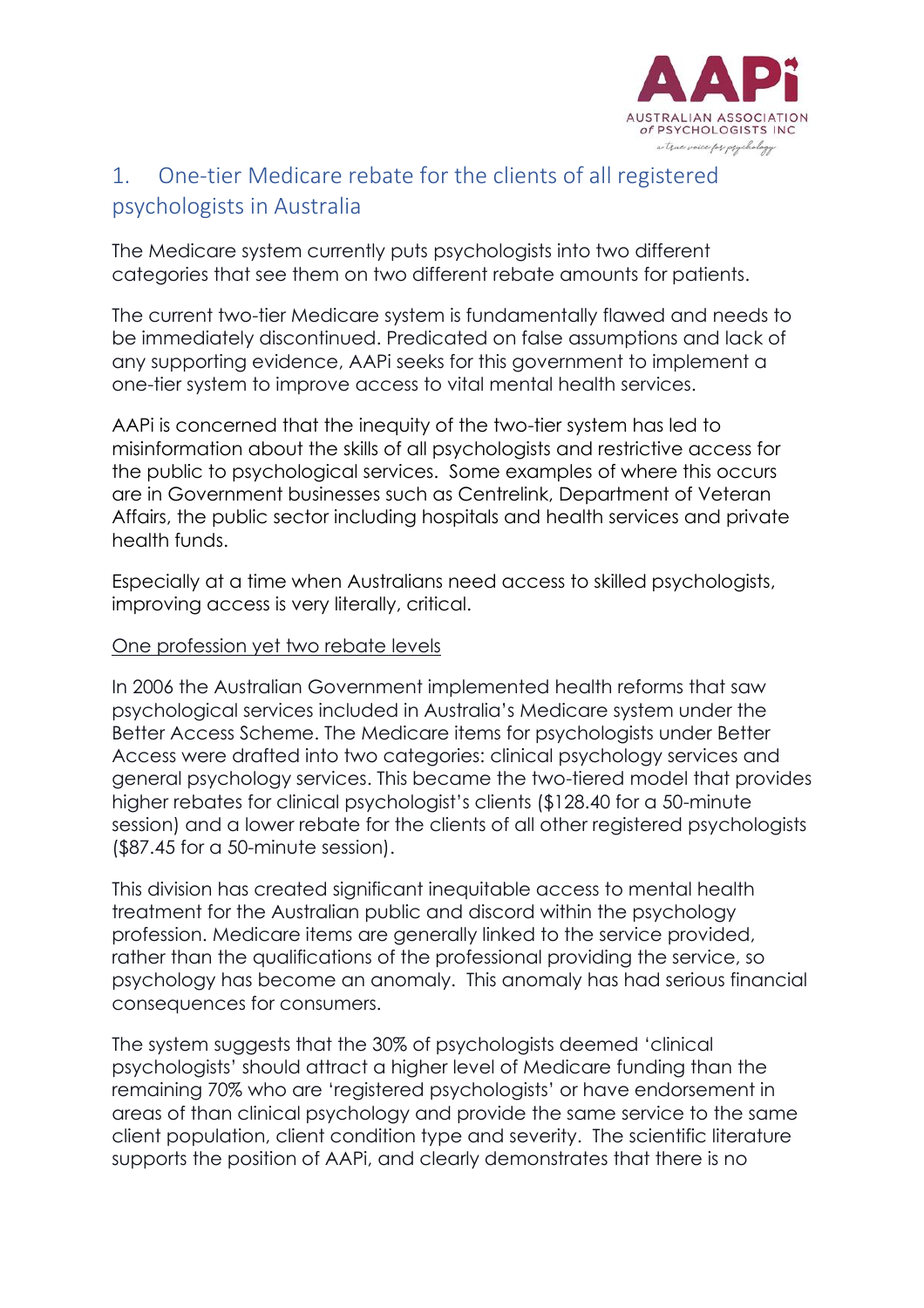

difference, and rather that all registered psychologists are capable of providing the same level of psychological services.

The two-tier rebate pushes the Australian population toward 30% of psychologists, exacerbating waiting times and limiting accessibility. While those Australians who see the 70% of psychologists on the lower rebate, have a greater expense which creates further stress when seeing a psychologist should only ease burdens.

#### Mistaking Area of Practice Endorsement for Area of Practice

Psychologists practice within their scope of experience and the current twotier system has erroneously confused area of interest with area of competency. All psychologists must complete APAC accredited degrees to qualify for national registration. These courses must teach the same set of core competencies. Psychologists may then diversify their practice into different areas of psychology such as forensic or educational/developmental by attending specific training, engaging in further study, or gaining employment in certain areas. For example, typically forensic psychologists were drawn to working in the juvenile justice system; clinical psychologists were drawn to working in hospital and psychiatric settings; educational and developmental psychologists were drawn to working in schools or working with people along the lifespan. This does not equate different skill sets or competencies. Psychologists are psychologists.

All psychologists complete a six-year sequence of education and training. All psychologists must initially complete a four-year APAC-accredited sequence in psychology. To become registered and be able to use the title 'psychologist' they must complete one of the following programs:

- an approved postgraduate degree (such as a two-year Masters in one of the 9 areas of endorsement) or higher (such as a three or four year Doctorate); or
- a 5+1 internship program (a fifth year of study and one year of on-thejob supervised practice); or
- a 4+2 internship program (two years of on-the-job supervised practice). This pathway will cease in 2027.

The Psychology Board of Australia (PsyBA) currently recognises 9 areas of practice endorsement within the psychology profession. These include;

- 1. Clinical neuropsychology
- 2. Clinical psychology
- 3. Community psychology
- 4. Counselling psychology
- 5. Educational and developmental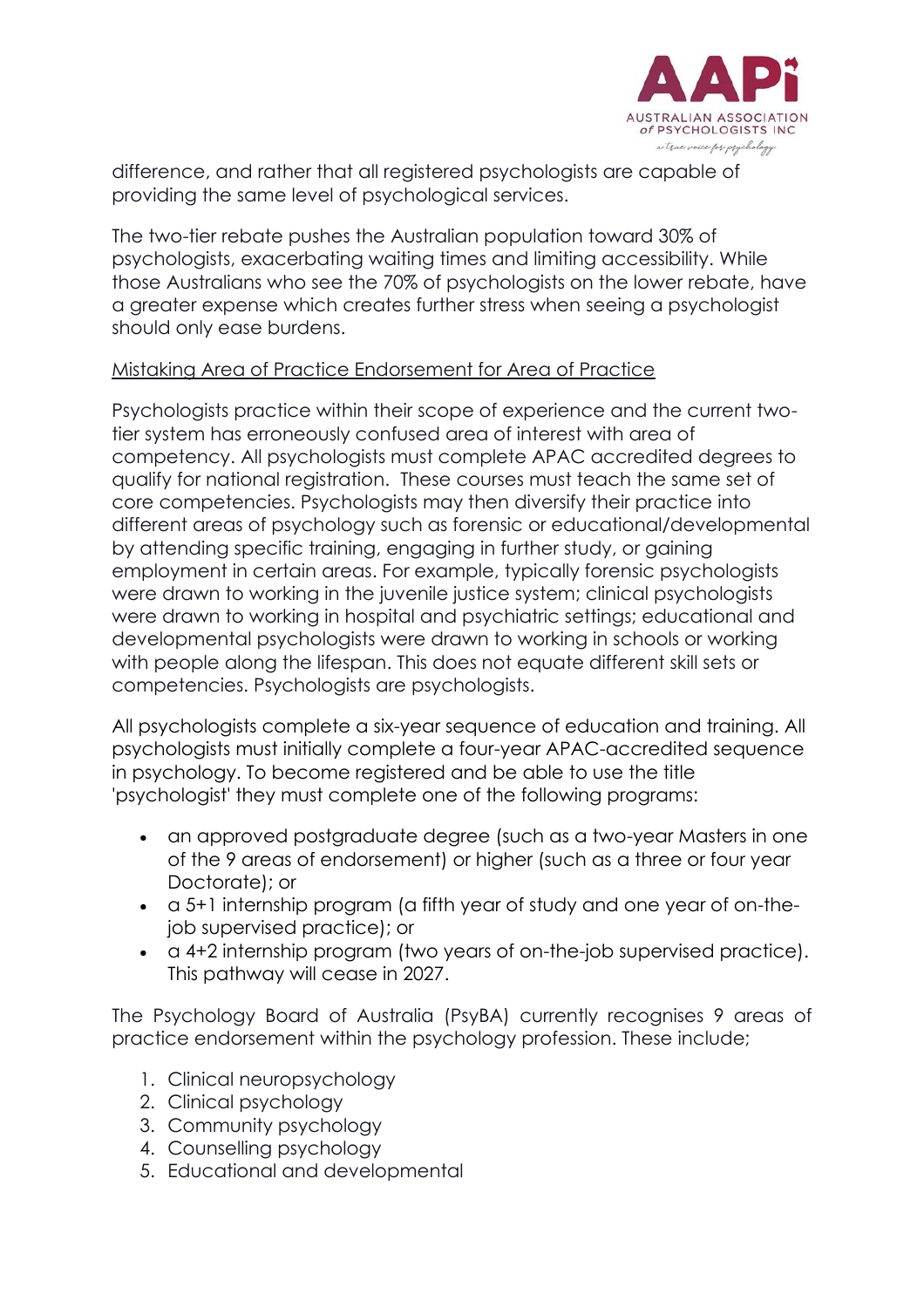

- 6. Forensic psychology
- 7. Health psychology
- 8. Organisational psychology
- 9. Sport and exercise psychology

According to recent statistics provided by the PsyBA (March 2020) there are 31,633 registered psychologists in Australia.

- Out of this number, only a third of them, 9520 clinical psychologists, are currently eligible to provide a higher two-tier Medicare rebate.
- The remaining 22,113 psychologists are eligible to provide a lower Medicare rebate.
- Of those on the lower rebate, 4,101 psychologists are endorsed in areas other than clinical psychology. These endorsements represent their area of interest rather than the confusing misinterpretation that endorsement equates to guarantee of specific competency.
- Additionally, most registered psychologists (56.94%) do not hold an area of practice endorsement as it was not professionally relevant or required and was not scientifically demonstrated to bear any relevance to professional practice, client outcomes, or client satisfaction.

Additionally, the current flawed endorsement system was further perverted by a loophole of grandfathering members of various interest groups into endorsement when no such additional education was ever undertaken. Previous research found 30-40% clinical psychologists did not have the further education and were grandfathered just by being part of the APS Clinical College.

This means that a significant number of psychologists who are endorsed as clinical psychologists do not hold the academic qualifications required for clinical endorsement (as per current requirements). Many of these grandfathered clinical psychologists have less academic qualifications than many registered psychologists. This presents a scenario where the Australian Government currently enables psychologists with less experience and less qualifications to receive/provide a higher rebate than the vast majority of psychologists who have more experience and more qualifications.

We believe it is unjust and unreasonable that psychologists who have completed a prodigious amount of education, training, and supervised practice cannot provide an equal rebate to their clients, simply because they are not clinically endorsed.

Many psychologists have completed the same Australian Qualifications Framework (AQF) level of training (or higher) as clinical psychologists and use the same psychological assessments, same therapeutic approaches, and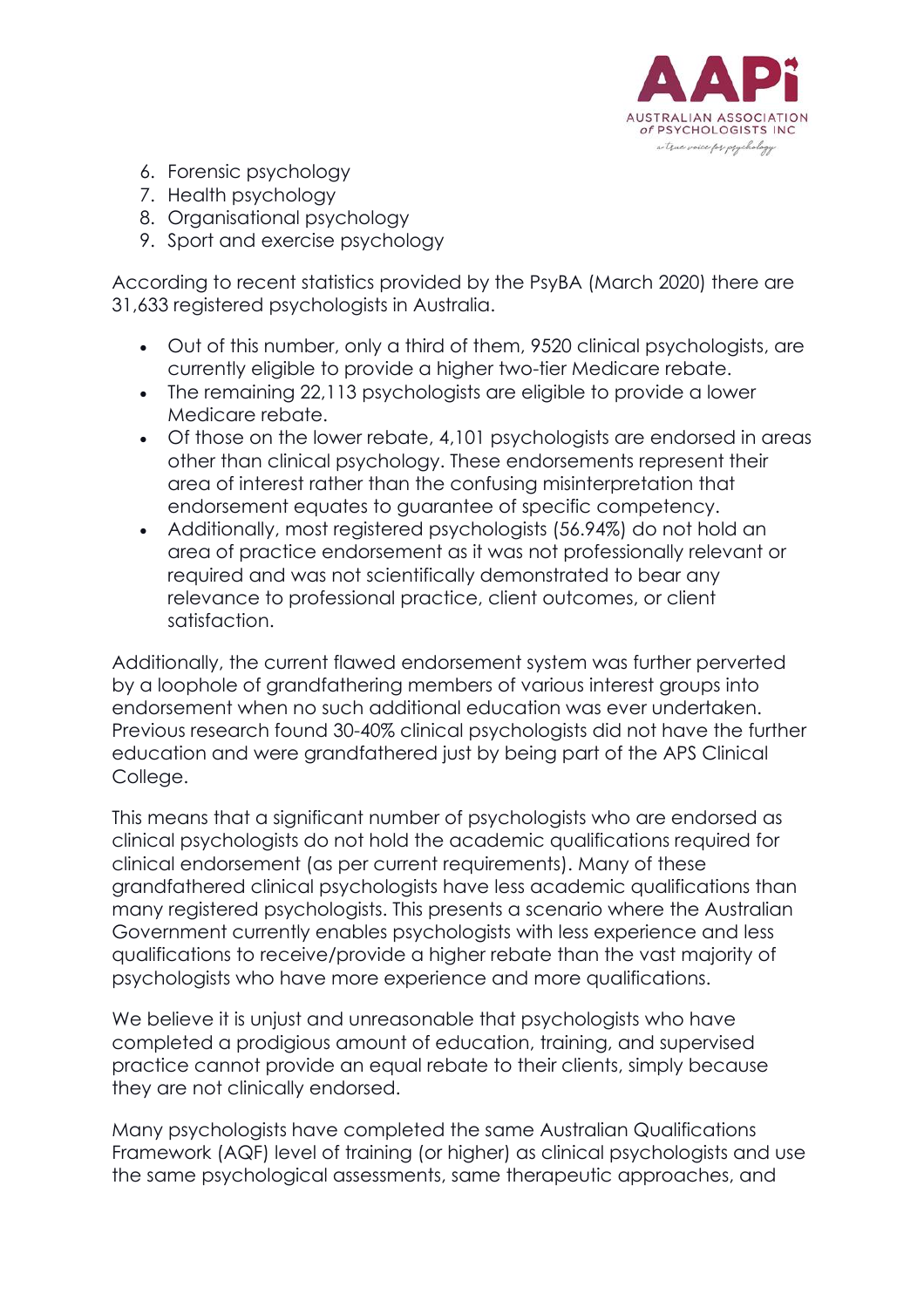

work with the same client populations in the assessment, diagnosis, and treatment of all mental health conditions and severities.

Active Continuing Professional Development (CPD) and recent work experience are the best predictors of a psychologist's recent skill set. This does not limit, and neither should it, the ability of the psychologist to work in other workplace settings: the skills of a psychologist are generalisable across workplace settings as the fundamental core competencies are met via tertiary studies approved by the Australian Psychology Accreditation Council (APAC), an independent quality and standards organisation appointed by Australian Governments under the Health Practitioner Regulation National Law Act 2009 as the accrediting authority for the education and training of psychologists in Australia.

If a client is seeking an educational assessment, they may select to choose an Educational and Developmental Psychologist, however, if that psychologist has moved their area of interest to the therapeutic, counselling or clinical realm and is working with patients in a hospital setting, or working with clients in a private practice, and if they do not focus on educational assessments, then the endorsement is confusing and misleading to a member of the public who is seeking as assessment for their child.

#### All Psychologists Share Core Competencies and Equivalent Treatment **Outcomes**

Research demonstrates that both registered psychologists and clinical psychologists achieved beneficial outcomes. At the same time, there is no evidence to support that clinical psychologists are better skilled at providing services than other psychologists. There is simply no evidence to warrant a difference in funding or endorsement. A notable research project commissioned by the Australian Government itself (Pirkis et al., 2011) clearly indicates that psychologists treating mental illness across all training pathways (operationalised through both tiers of Medicare Better Access), produce strong treatment outcomes for mild, moderate, and severe cases of mental illness (Jorm, 2011).

All psychologists provide the same service, to the same standards (as governed by their registration with AHPRA), and to the same population group. The dual Medicare rebate system has caused divisiveness in the profession, financial disadvantage to the Australian public, misleading information to the Australian public, and restriction of psychological service provision to the Australian public.

Ultimately, it is the community members in need who are missing out. This erroneous notion of superior skills based on area of interest versus actual competency has additionally contributed severe negative impacts at an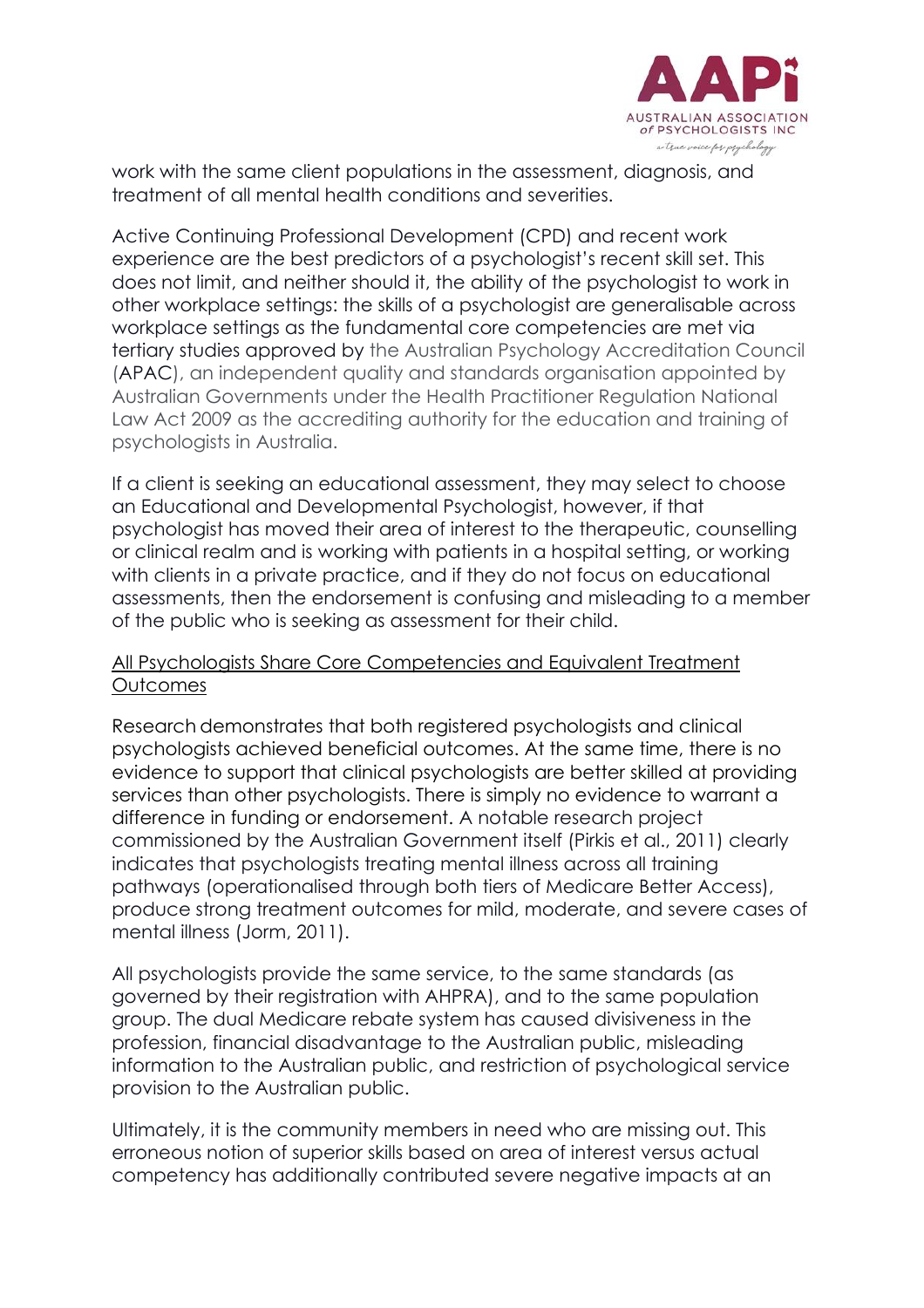

economic/financial level, on career viability and to the wellbeing of the psychology profession. Both clinical psychologists and all other psychologists have the same operating costs including insurance, registration fees, administration support, rent and continuing professional development requirements. In view of the accelerating need for mental health support for Australians, all psychologists need to be supported to continue delivering these vital services.

The current Medicare Benefits Schedule overlooks the real costs associated with accessing and delivering vital mental health support, shutting out many clients from psychologists' care when Australians need them most. Clients still need to pay more out of pocket due to the lower rebates eligible to most practitioners in the country. On average, they are paying \$175 each session to see a registered psychologist, and they are only able to claim back \$87.45 from Medicare. If they are seeing a clinical psychologist, they can claim back \$128.40. Many clients cannot afford these out-of-pocket expenses, so do not seek the help they need when they need it, nor for the appropriate duration required for adequate treatment. This keeps them untreated and perpetually unwell, so they return for services but are unable to receive adequate intervention because of the financial disparity.

Ultimately, this prevents Australians from accessing mental health support as we continue to deal with heightened levels of anxiety, depression, and stress. The federal government has tabled a major pandemic mental crisis plan following research that forecasts suicides directly related to the economic shutdown. The associated distress could outstrip direct deaths from the coronavirus by 10 times.

> *If all psychologists had access to the one higher tier, then more clients could be bulk billed or out of pocket expenses minimised without risking the financial viability of services.*

**Given that the government strongly recommends making mental health a priority, the rebate amount for all psychology services needs to be urgently increased.** We proposed that this amount is \$150 rebate for all psychologists with no differentiation regardless of area of practice endorsement, that has been shown to be solely a function of area of interest and not of competency nor of practice.

Now is the time to make these important changes before it too late, and we see a needless loss of life as predicted in recent suicide modelling. We are on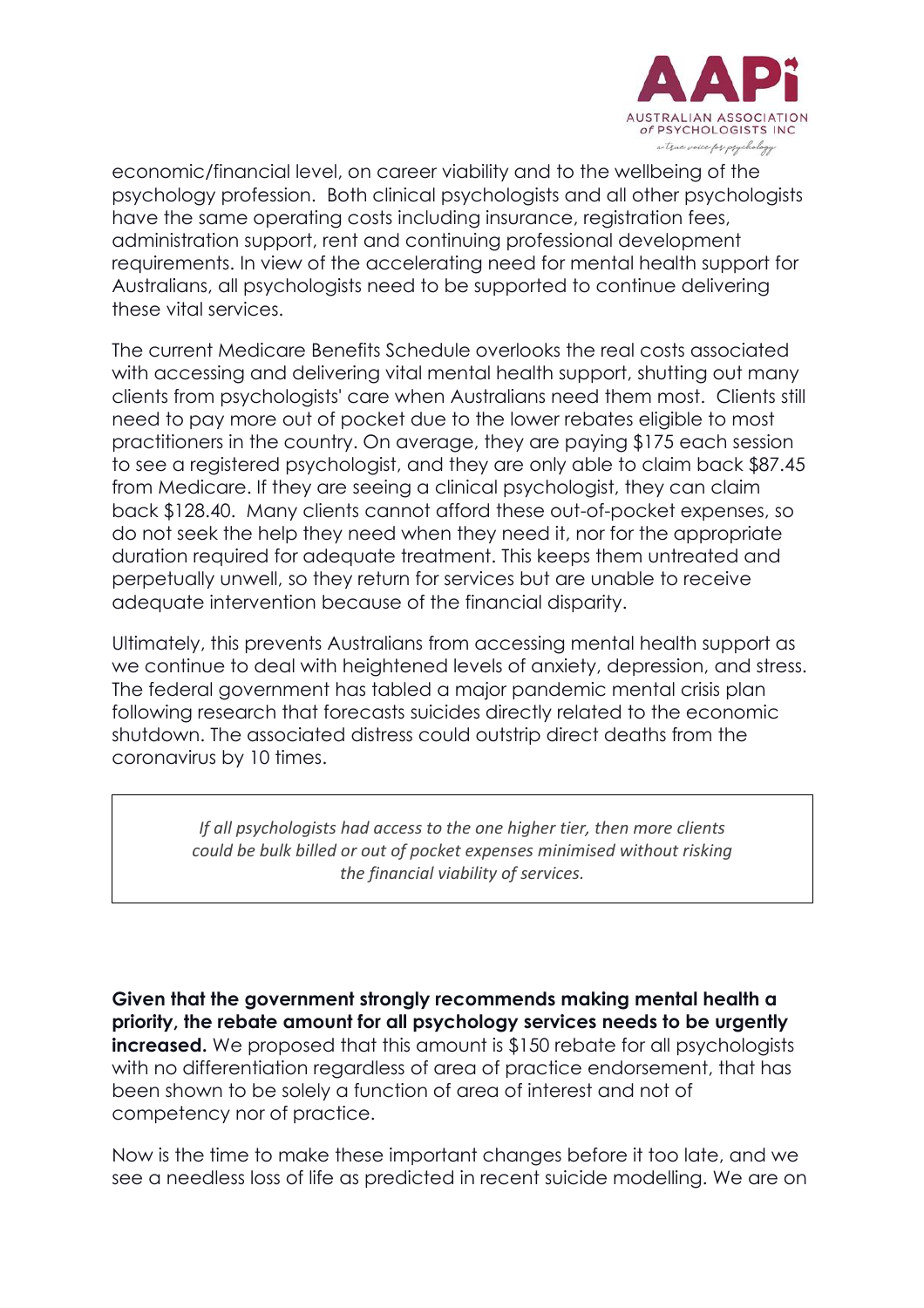

the cusp of another urgent crisis, as people not getting help in a timely manner will lead to greater pressure on hospitals and other treatment facilities, not to mention the long-term, far-reaching effects on our national health, economy, society, and education. We need to start now to urgently flatten the mental health curve.

Psychologists need to be made more accessible to all Australians while ensuring psychologists can function with financial viability whilst they are providing their vital services.

#### Additional Deleterious Impact in Regional Australia

Currently, the two-tiered system acts to limit or reduce the public's ability to see the psychologist of their choice in both practical and financial terms. Firstly, given that most psychologists operating in regional and rural areas are registered psychologists, their clients cannot receive affordable treatment as their urban counterparts, because a registered psychologist currently is only eligible to apply a lower rebate for their clients. Conversely, the majority of psychologists who hold an endorsement in clinical psychology, also live in urban areas. It was previously shown here that this endorsement erroneously entitles them to provide a different yet higher rebate amount to their clients, who are more likely to also live in urban areas. The two-tiered system also disadvantages people from culturally and linguistically diverse communities (including Aboriginal and Torres Strait Islanders), that often desire to access psychological services from bilingual/multilingual and culturally competent psychologists (Tan & Denson, 2019), yet if their treating psychologist does not hold an endorsement in clinical psychology, they too are subject to the same lower rebate.

The AAPi would like to strongly advocate that one Medicare rebate system be implemented for clients accessing psychological services. The AAPi simultaneously strongly cautions against the use of area of practice endorsement as a means of restricting client access to services as has recently occurred.

AAPi strongly opposes the endorsement process as an indicator of specialist skills and any additional Medicare rebate as the endorsement process solely measures area of interest and NOT area of competence nor area of practice. AAPi firmly believes the Australian public deserves accessible, affordable, and equitable mental health care.

All registered psychologists can treat the full range of mental health conditions from mild to severe and complex. *The treatment provided should be the only reason for applying a Medicare rebate, not the endorsement of the practitioner, and government funding should reflect this reality***.**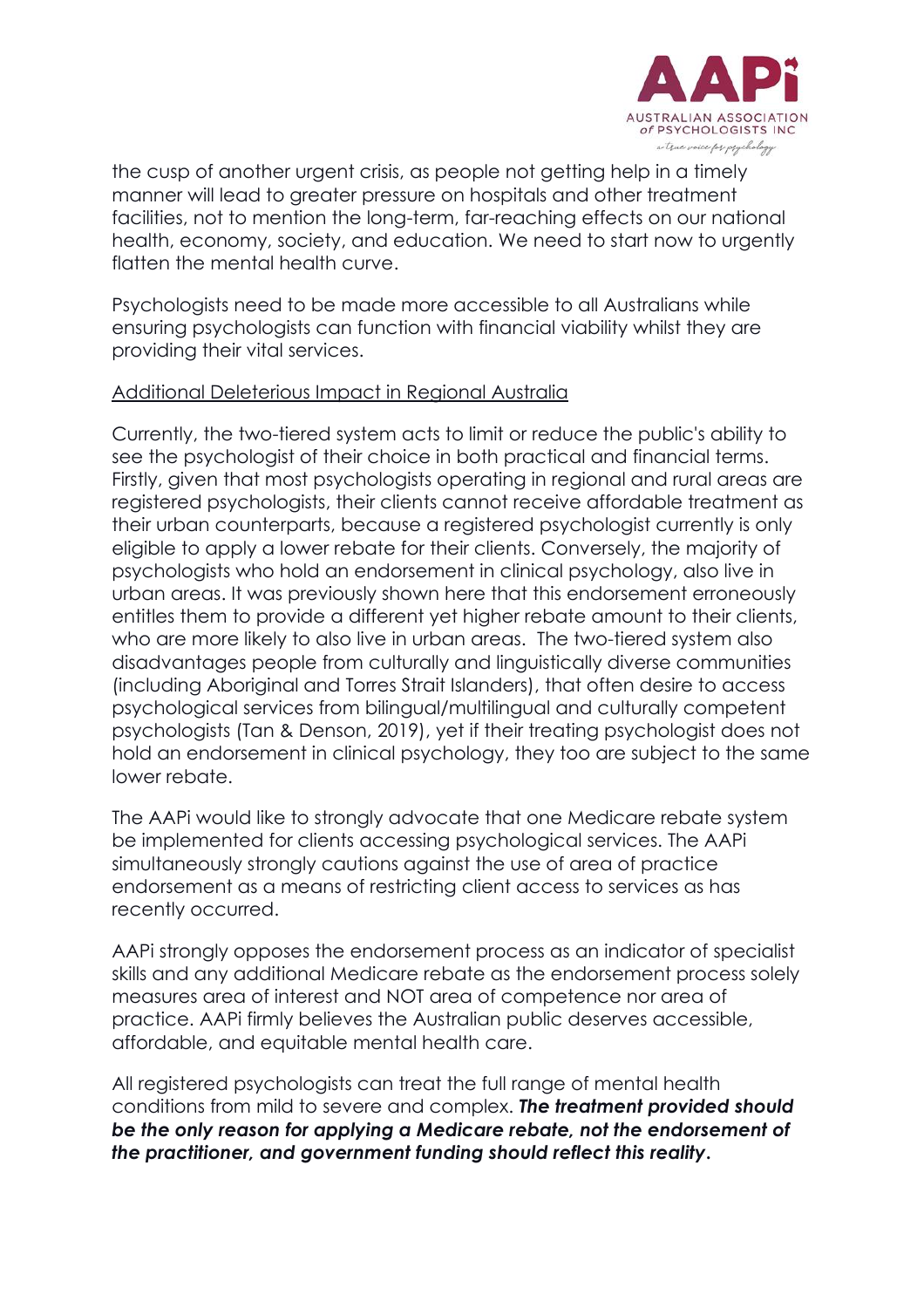

It is critical to urgently arrive at a solution that benefits both the Australian community and the psychology profession delivering these services. We need to remove barriers to the access and provision of mental health services and enable individuals to get the help they need from ALL psychologists. Failing to do so will cause an even greater decline in the nation's mental health, as Australians must pay more out of pocket due to the lower rates eligible to 70% of practitioners in the country and thereby to each of their clients.

We have also written a petition that lists these advocacy items. At the time of writing, we have over 8000 signatures, primarily from psychologists. The petition can be accessed below:

https://www.change.org/p/department-of-health-minister-greg-hunt-onetelehealth-medicare-rebate-for-all-psychologists

# 2. Raise the Medicare rebate to allow for greater access and facilitate more bulk billing

Raising the Medicare rebate will enable more psychologists to bulk bill; it will enable more clients to stay in treatment so their condition is adequately treated; it will also retain more psychologists in the profession that has increasingly become financially unviable and professionally restrictive due to the aforementioned Medicare two-tier rebate complications.

The current Medicare rebate for psychology is insufficient to cover the true cost of care and this directly affects access of psychological services. This leaves the option of passing this on to the consumer, who often must choose between vital mental health care or other essentials of daily life or leaves psychologists with a financially unviable service. The financial challenge of providing care and covering costs, results in the psychologist being under undue financial distress or has them leaving the profession - often earning more in lower skilled areas of employment.

The current system is hindering career progression, income (due to the twotier Medicare rebate system), and employment opportunities. Many registered psychologists are getting so frustrated with the current structure that they are leaving the workforce. Considering that over 80% of registered psychologists are women, this is having a massive impact once again on female workers.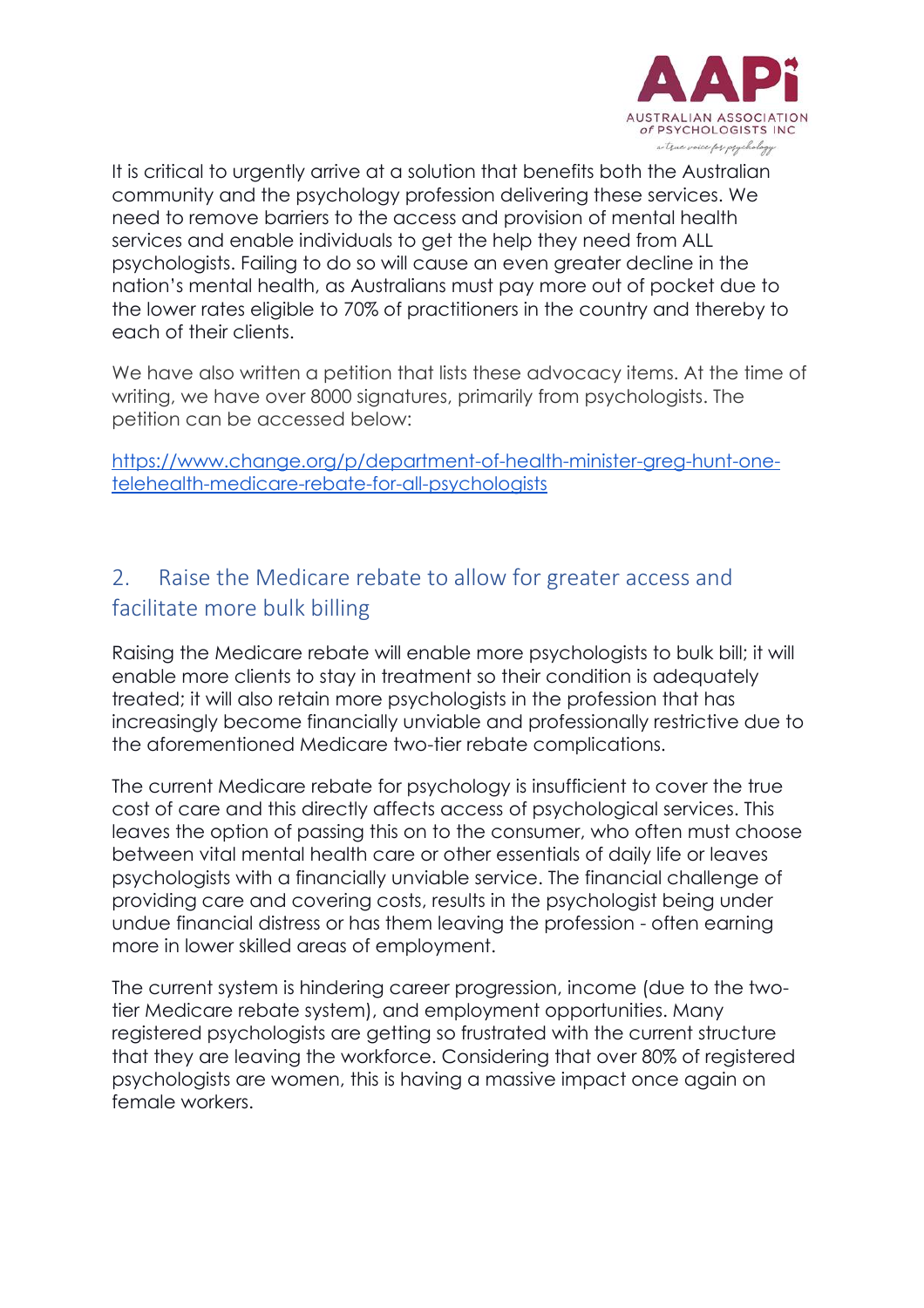

The Australian government purports to value mental health yet is placing at serious risk the occupational health and safety of psychologists, the service delivery professionals, and the ongoing flow to the Australian public.

The current Medicare rebate is set at \$87.45 for the majority of psychologists. This is insufficient for expert mental health care. The Medicare rebate for Psychology has only increased by \$2.65 since the inception of Better Access in 2006. This is far below inflation rates and does not reflect the significant and exorbitant costs of maintaining professional educational or registration requirements, let alone running a professional private practice. Private practice is the most accessible means of service provision for Australians and needs to be funded adequately.

We call on the government to raise the rebate to \$150 for a standard 50 minute session. This long-awaited higher rebate will assist those most vulnerable in making mental health services more accessible and encouraging more psychologists into private practice, which will help alleviate those areas with waiting lists, which is most definitely a problem in a high number of areas across the country.

#### AAPi conducted a Private Practice Survey in Oct 2020. Of the 789 respondents - **86% said they would bulk bill more if the rebate were raised to \$150.**

Affordable and accessible mental health care has been discussed in some detail in the media of late. As noted above, the other clear factor in the problem with bulk billing and the Medicare rebate is the erroneous, misleading, and destructive two-tier system that needs to be immediately terminated and replaced by one set of item numbers for all psychologists. The burden of the national mental health crisis is being propped up by a broken system. We need to move beyond a list of numbers on a Medicare Benefits Scheme, and look at the individuals who are suffering across Australia.

Increasing the rebate to \$150 for all psychologists will allow psychologists to bulk bill more clients while also attracting more psychologists into private practice thus reducing many of the barriers to accessing the expert mental health care that registered psychologists provide.

We call on the government to run through the modelling of the cost of this increase and compare it to the cost of what we will face with inaction and short-term band-aid solutions. The looming cost of a major mental health care crisis would far outstrip a sensible measure, such as what we are proposing.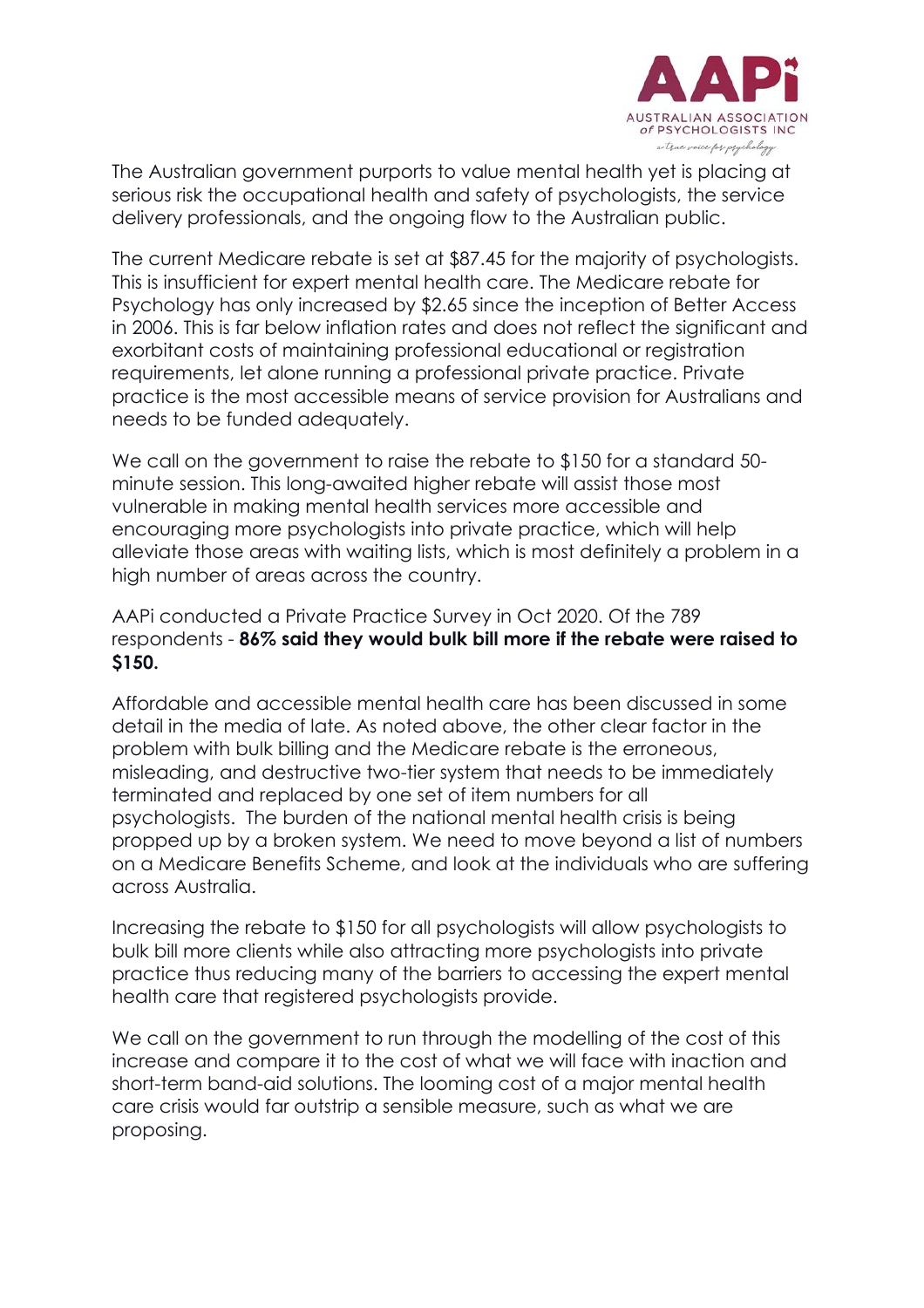

### 3. Permanent Universal Access to Telehealth

Universal access to telehealth has been one of the successes of the federal government's response to the COVID-19 pandemic. However, at present, telehealth remains temporary.

We are calling on the government to make this a permanent and universal addition to MBS.

Telehealth has the following benefits:

- increases access to those with mental health conditions that make attendance at a clinic difficult (i.e., agoraphobia)
- increases access to those that have physical disabilities that impact on their mobility
- allows those that have carer responsibilities to attend psychological treatment without being absent from the home for long periods of time
- reduces risk of transfer of illness to vulnerable populations
- increases access for those in rural and remote regions of Australia to have access to psychological care
- allows for clients to access psychological treatment outside of their local geographical area that may have long wait times, allowing immediate access
- allows clients to have access to more providers that are experienced in treating their mental health conditions, particularly those with rare disorders

At the time of writing, telehealth has only been approved until March 2021, and we urgently need this extended to give certainty to both psychologists and clients.

Patients need to know with certainty that they will be able to plan to access psychological treatment beyond March 2021. At the time of writing this submission, that is only just over a month away. People under stress need certainty when it comes to getting help.

## 4. Implementing Productivity Commission recommendation for up to 40 sessions

Much commentary has been written about the current increase to session numbers in the media. According to the Better Access finding, in 2016/17, only 4.64 sessions of the 10 allowable were accessed by Australians. Some sectors of the medical community point to this figure as a reason why session numbers should not be increased more widely. However, this fails to consider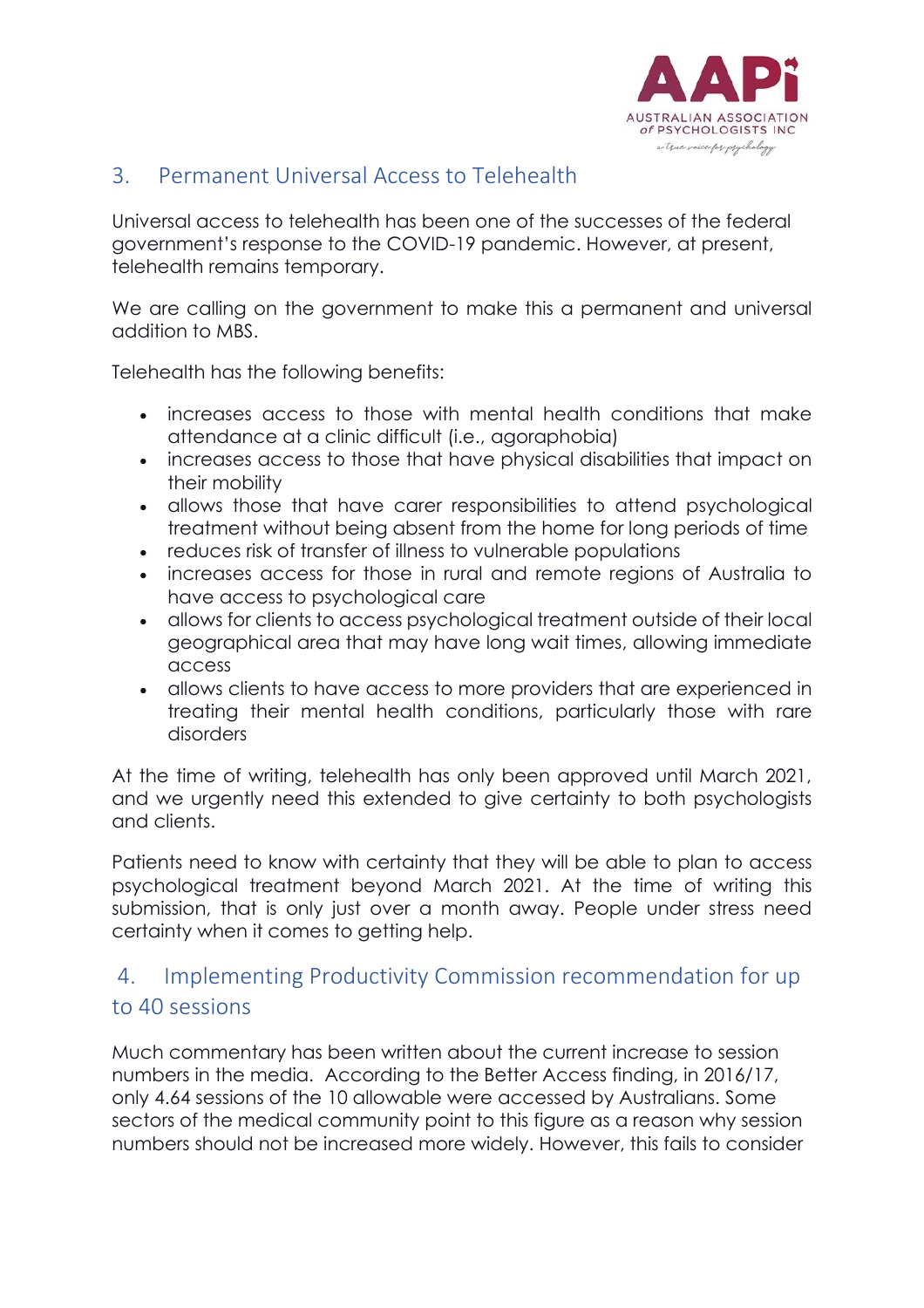

the myriad of reasons people have less than 10 sessions and completely ignores those who use well over this number.

For some that use less sessions, it is because their reason for presenting can be managed in a shorter number of sessions. Some find that by the time they commence mental health assistance, the calendar year rolls over, and they have not reached their limit. Yet for many, it is the financial burden due to the low rebate applied to mental health providers – in particular, since over 70% of registered psychologists in Australia are only eligible for lower rebates due to a legislative mistake that we have shown above needs to be urgently rectified.

We advocate for self-referral to psychologists for rebatable sessions to remove the barriers for people seeking help. There are barriers that typically stop people from seeking support such as a GP referral or Mental Health Plan to access support.

There is also a substantial drop in people utilising their first 10 sessions once their Mental Health Plan requires them to go back to their GP after their 6th session to get another referral.

Through consultation with our membership base, we have identified that many members provide pro-bono services each year when clients' 10 rebated sessions run out. This is not reflected in the Medicare usage data.

Even though a small number of clients access over 10 sessions in a calendar year, these clients return year after year because they do not reach optimum treatment levels to resolve their illness because of the annual cap at 10 rebated sessions, representing 10 hours for serious/severe psychological conditions. This is simply not sensible nor sustainable, and in fact is irresponsible and re-traumatising. For some illnesses, this will require up to 40 sessions. If this treatment is provided, they will then exit treatment and be more able to engage fully and productively in the community, reducing disease burden. Providing adequate and consistent treatment will also reduce the pressure on emergency departments and mental health wards of hospitals.

The Australian Government should not be expecting individual providers to be propping up an underfunded system. This will result in financial distress for providers as well as increase their risk of burnout. This is a serious occupational health and safety risk for psychologists and becoming more evident with each passing year and particularly during the Covid-19 pandemic.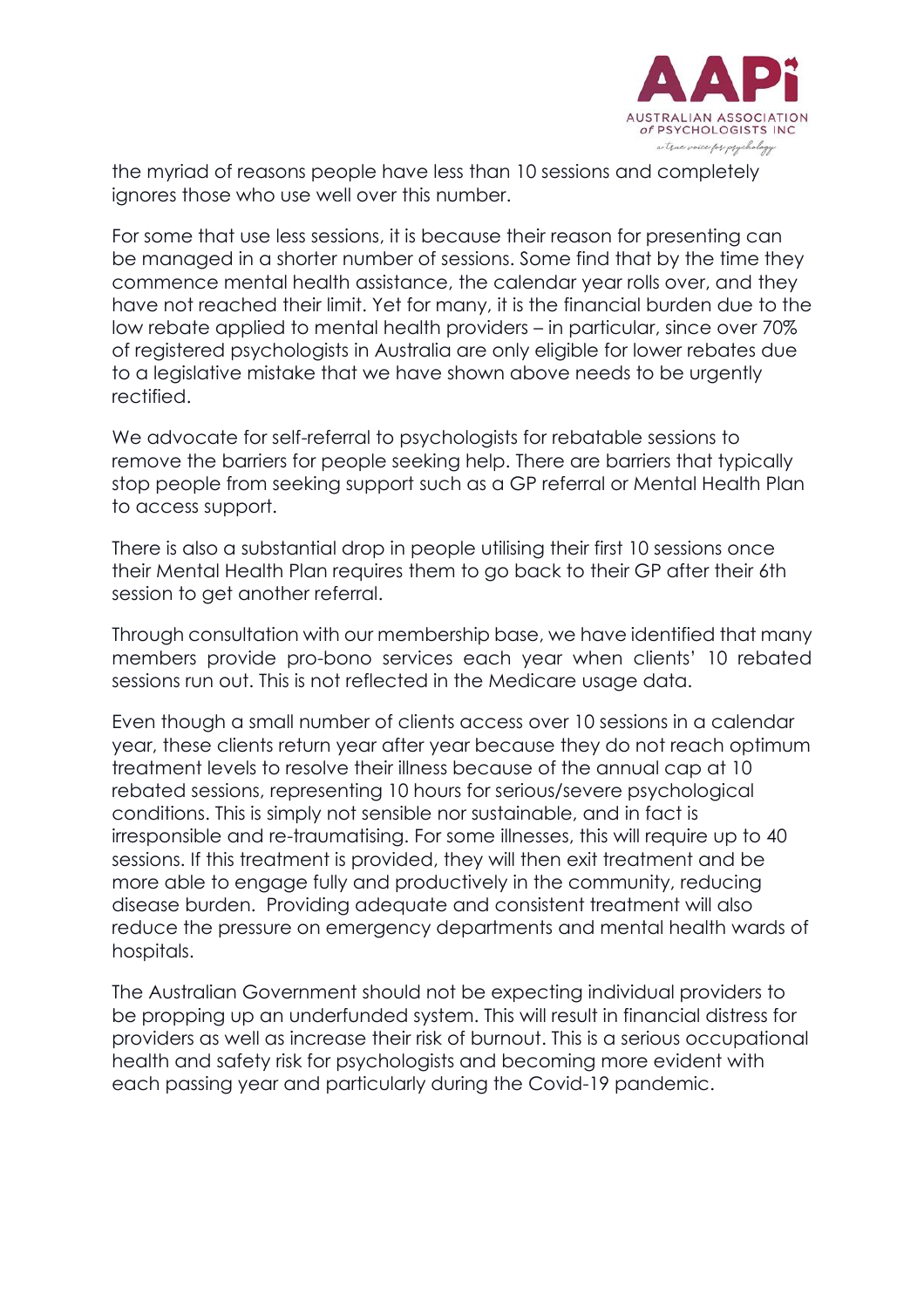

# 5. Simplify the process of access to a psychologist

It is imperative that we reduce the 'red tape' when it comes to accessing a psychologist. This includes simplifying referrals to registered psychologists, and that of review letters back to referrers, and upgrading the MBS to reduce the burden on psychologists by implementing standardised MHCP forms and referral letters. AAPi is requesting funding to work with the GP Associations to develop standardised referral letters and forms.

Currently one of the greatest stressors for Psychologists is the regulatory burden of working within the Medical Benefits Scheme (MBS). Psychologists are held responsible for all aspects of referrals and processes being completed correctly or face the consequence of repaying their client's rebate if audited. Psychologists are responsible for following up with referrers to ensure that referrals are valid and contain the necessary information; and then ensuring that they are reporting back to referrers at the appropriate time in treatment; as well as ensuring their clients return to their referrer to get a re-referral for treatment; and keeping up to date with changing legislation around the Medicare Benefits Scheme. Psychologists are performing many hours of unpaid administrative work each week and requiring their clients to reschedule their important treatment appointments in order to be compliant with an onerous, inefficient, and ineffectual administrative system.

Clients are likely to drop out of treatment when they are required to present back to the referrer for review. Additionally, for the psychologist, making a living wage under this system is increasingly difficult, considering these many hours of unpaid work coupled with the low rebates and the inequitable lower rebate for registered psychologists.

We would like to see this administrative burden reduced through upgrading the Medicare Benefits Scheme to include standardised referral forms/letters and reducing reporting requirements and re-referral requirements. The Mental Health Care Plan also requires modifications as its current form provides little value to treatment planning or intervention. This would be best completed by a mental health professional if it is still required so that psychological risks can be appropriately managed and communicated to other health care providers. AAPi is requesting funding to work with the GP associations to develop standardised forms and letters to be used which will reduce the administrative burden required by both GPs and psychologists.

The online assessment tool as described in the Productivity Commission Report should be investigated and adjusted so that it can be used to facilitate referrals and communication between psychologists and referrers:

"A new assessment tool, that is consistent with the Australian Government Department of Health Guidance on Initial Assessment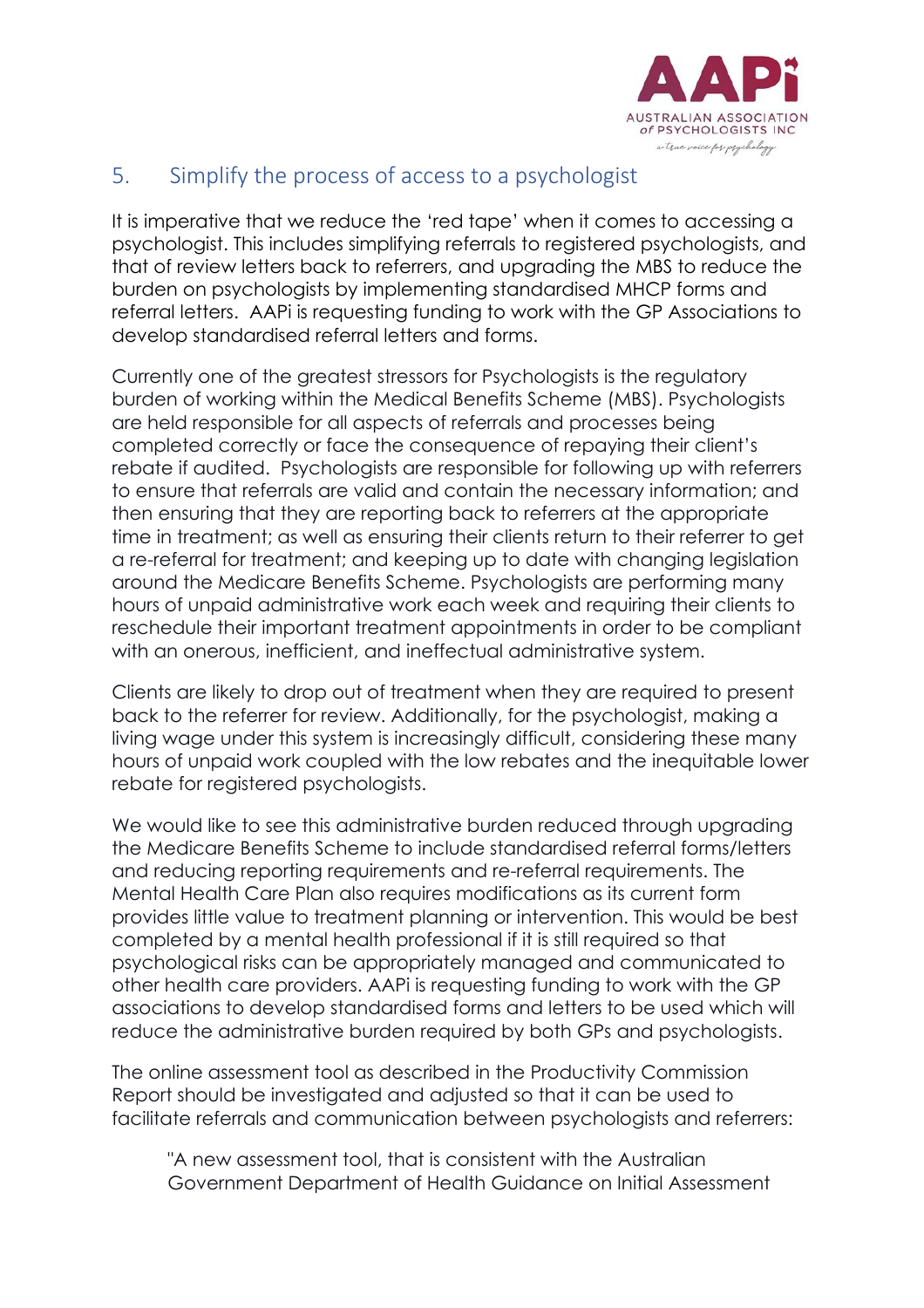

and Referral, should be developed and implemented across the mental health system, to ensure a robust and person-centred approach to assessment and referrals."

The model proposed to allow people entry into the mental health system will not hit the mark for all Australians and needs to be modified significantly. Any barriers that are put into place reduce access for the community.

## 6. Broaden MBS rebatable sessions to psychologists to include prevention and early intervention- not just mental illness

With regards to our call for a prevention focussed approach to mental health care, it is vital that an overarching policy framework or funding strategy be put in place to guide action in the promotion of mental health and prevention of mental health conditions in Australia, like there is in relation to physical ailments.

Australia actively takes a prevention approach when it comes to women's health concerning breast and ovarian cancer to pick up on any issues early. We do the same with skin cancer by encouraging people to have regular skincare check-ups to avoid dangerous cancer complications by intervening early. And we similarly need these screening and early intervention models to address the escalating mental health crisis in Australia.

We know that nearly half of all Australians (45% according to the Black Dog Institute) will experience a mental illness in their lifetime. It is imperative, particularly with these alarming statistics, that a preventative approach should be the government's priority for all Australians' mental/psychological well-being, like it is for physical issues.

An area that is significantly underfunded is the treatment of families and couples. This is extremely important to address, as attachment-based issues (those found in couples and families) cause significant lifelong distress for children and other family members. When these issues are addressed earlier through the provision of family-focused therapies or couple therapy, it reduces the severe trauma and distress experienced and felt by children and family members across their lifespan. Many issues seen in children are also best dealt with by implementing family-based therapies as are some disorder types such as eating disorders. Similarly, when families are supported through distressing events such as separation and divorce, then the mental health of children is best protected. We are calling on the government to fund couple counselling and family work and screenings for early intervention.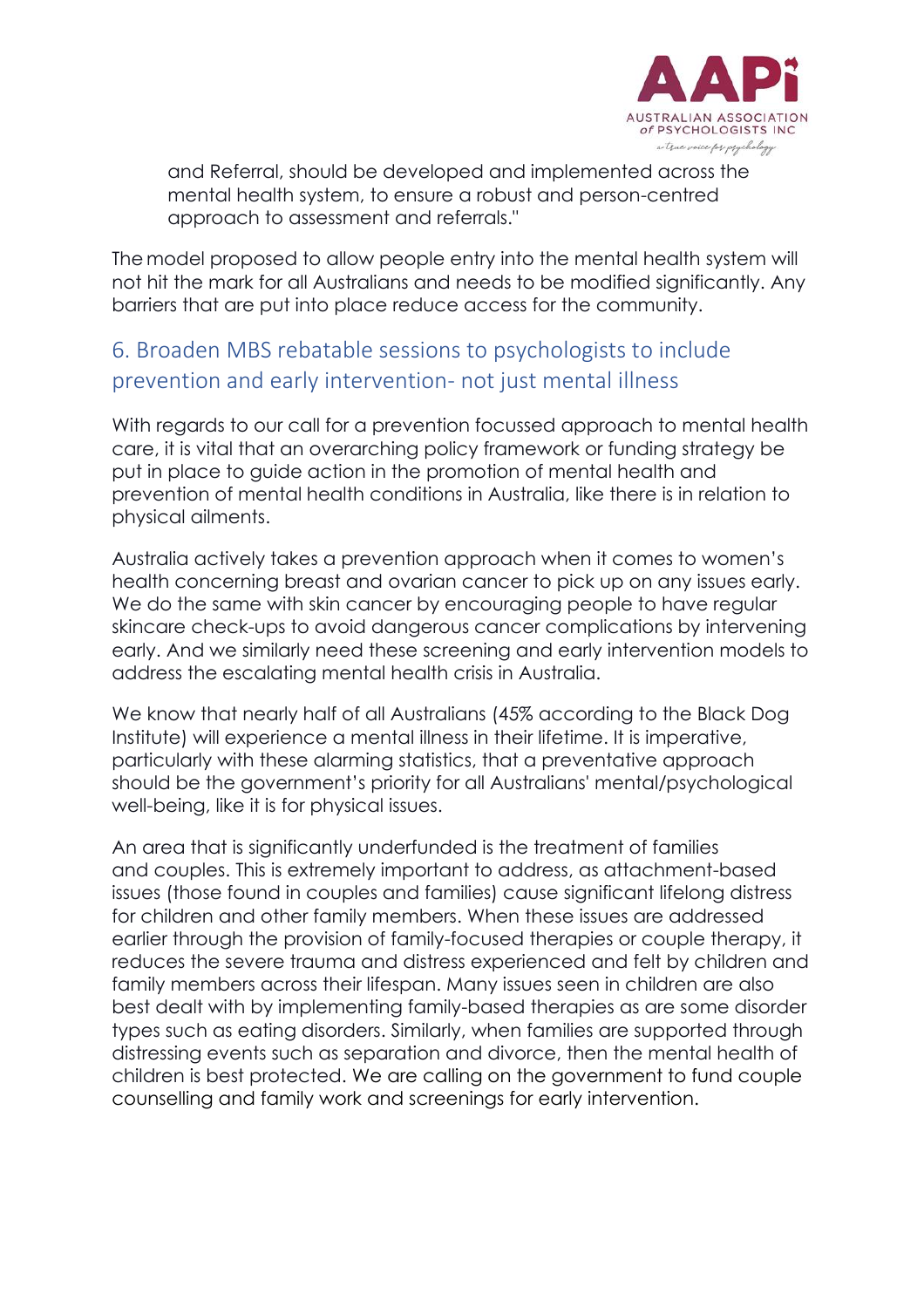

## 7. Fund a dedicated preventative/early intervention psychology workforce

Globally, we have a wealth of evidence showcasing that promotion and prevention initiatives play a crucial role in achieving optimum mental health and reducing the impact of mental health issues in society.

Less than 1% of the Commonwealth mental health budget is spent on promoting good mental health and preventing mental health issues among the Australian population.

AAPi believes this needs to change. We would like to work together with the government for greater investment and action in promotion and prevention and the creation of a mental health promotion workforce to undertake this work.

Amid the current Coronavirus pandemic, where we see a rise in stress and distress, the important role preventative interventions can play in promoting and protecting community mental wellbeing have never been more apparent, or more necessary.

To achieve the maximum community benefit, we need to incorporate preventive strategies with mental health care. Psychologists are paramount in this process. Psychologists have a deep understanding of mental well-being and mental ill-health and are equipped to contribute to community wellbeing initiatives. However, what is presently lacking is adequate and dedicated funding to support preventive mental health.

We see considerably more scope for psychologists to become far more active in promotion and prevention across a wide range of areas. A focus on mental well-being continues to grow in importance, both during the COVID-19 crisis and beyond.

Psychologists are already working in and are very well-placed to advance promotion and prevention efforts in schools, workplaces, universities, and even local government, in parallel to providing personal supports and services in these settings. More and more sectors will require psychologists as people become aware of the benefits of including a focus on mental wellbeing. Our emphasis is to unlock the potential of psychologists to reach and benefit people through a broader range of mental health initiatives.

AAPi would like to work with the Government to raise awareness about the importance of promotion and prevention in the mental health field and work with psychologists to build a strong mental health promotion workforce for all Australians' benefit.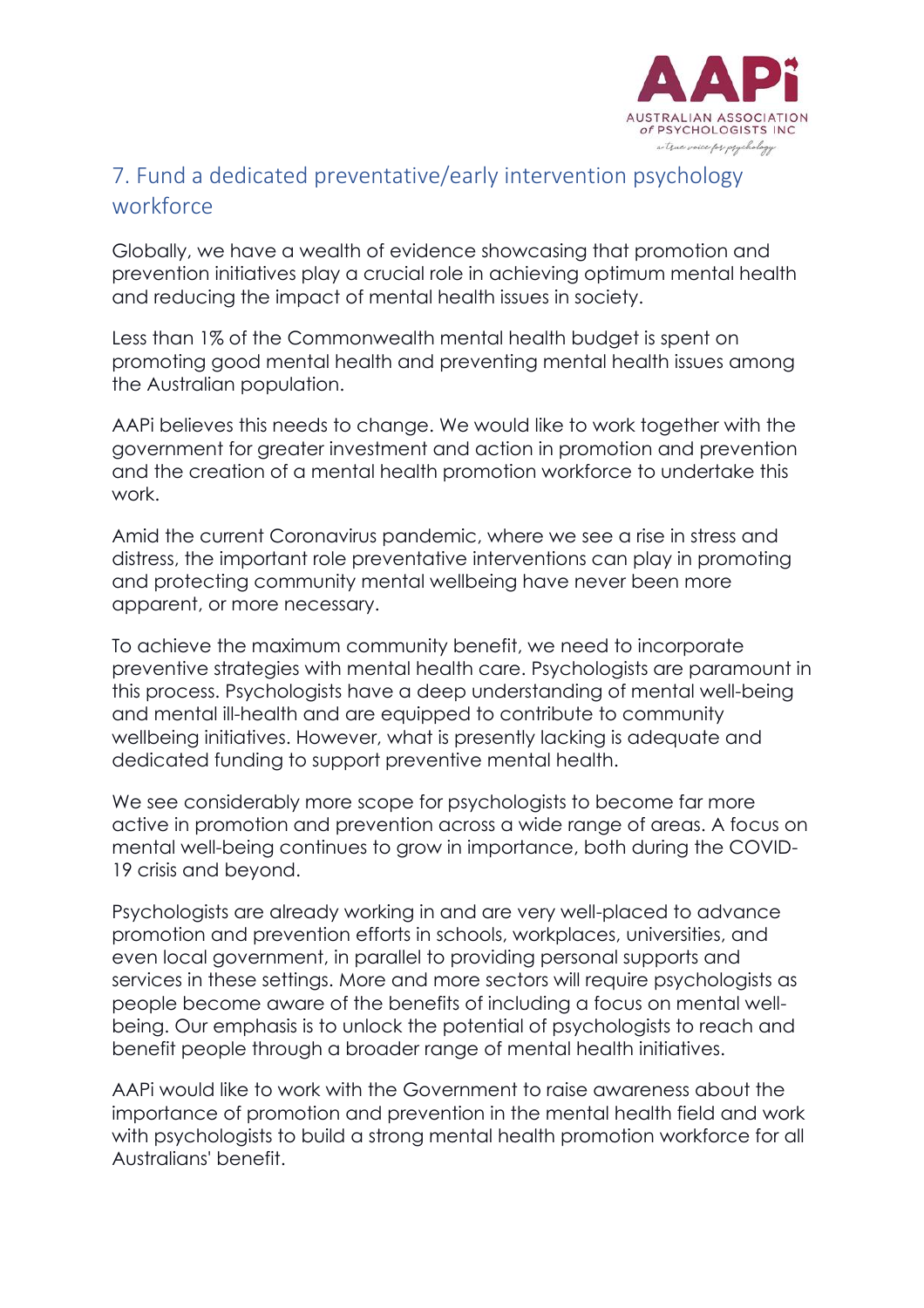

## 8. Establish a 'Provisional Psychologist' Medicare rebate

As of March 2020, there are over 5,500 provisional psychologists available in Australia. Provisional psychologists are at a minimum, four or five-year trained psychologists, embarking on a final period of 'supervised practice', overseen and mentored by a qualified psychologist. They have studied across each of the competencies required for registration and are gaining relevant experience and supervision to meet full registration requirements.

Provisional psychologists have completed more formal study than the vast majority of other allied health disciplines who can provide services under Medicare after their four years of study.

At present, a significant proportion of provisional psychologists engage in unpaid employment to meet their requirements for full registration. Given the increasing demand for psychology services and increasing waiting lists to access psychologists, we believe the deployment of provisional psychologists is an ideal solution to not only the provision of an adequate service from a trained psychologist with the benefit of a supervisor, but to also increase the value of the psychologist in the payment for their valuable services, for which they have invested significant funding to complete their tertiary qualifications and supervision process. Having a 'provisional psychology' Medicare rebate will enable this strategy and its benefits.

In essence, the Australian government has over 5,500 university trained mental health professionals available at your fingertips, to address the growing need for mental health support that goes beyond an urgent phone call to a helpline.

We are calling on the Government to support these future mental health experts in their training and development whilst also providing the community with an affordable option for Medicare rebated services. Tapping into our future mental health professionals to support the current crisis is the ideal solution.

AAPi would like funding for a 'Provisional Psychology Better Access' pilot project before rolling out a wider scheme.